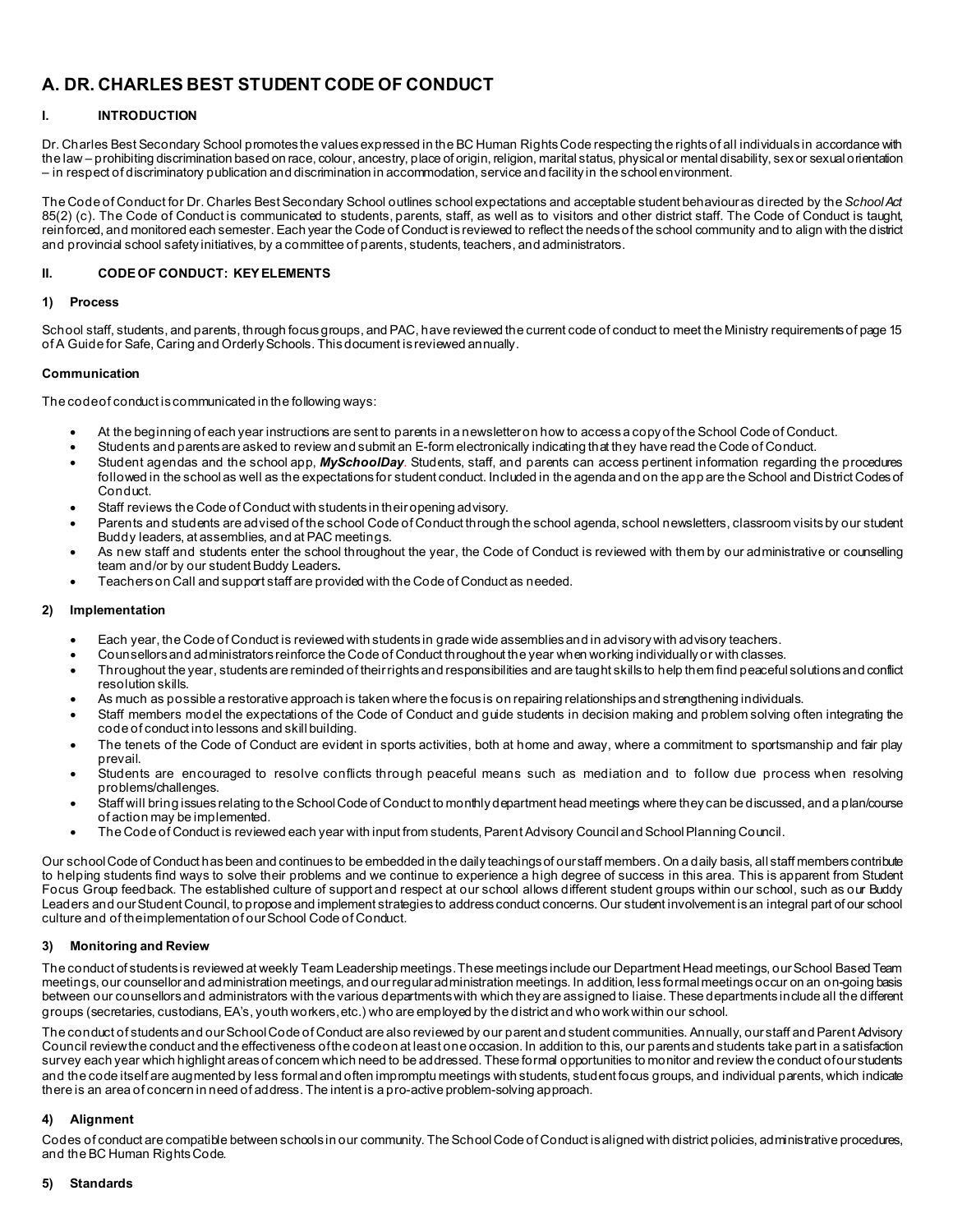#### **a) Statement of Purpose**

- Establish and maintain a safe, caring, and orderly environment for a purposeful learning and teaching climate
- Encourage thoughtful and reflective citizenship and to assist students in developing socially responsible behaviours
- Maintain appropriate balances among individual and collective rights, freedoms, and responsibilities
- Clarify and outline school expectations and acceptable student conduct at school, in the community and while acting as school ambassadors
- Ensure a positive human rights environment that cherishes openness, diversity, fairness, and equity

#### **b) Conduct Expectations**

 These expectations apply to behaviour at school, while traveling to and from school and during school organized or sponsored activities (at any location), and between these times (including on-line behaviour) that negatively impacts the safe caring or orderly environment of the school and /or student learning.

#### **Acceptable conduct is demonstrated by:**

- Respecting oneself
- Respecting the property and rights of others, including their right to a safe, uninterrupted, and harassment-free learning environment. This includes e-mail, social media, and other forms of cyber harassment
- Engaging in responsible behaviour in all learning and school activities
- Cooperating with the school community adults
- Respecting the school facility and the surrounding property
- Dressing appropriately for the school learning environment
- Being on time and in regular attendance for all classes
- Being prepared for class
- Completing all assignments
- Using good manners and good common sense
- Helping to ensure the school environment is a safe, orderly, and caring place for all to learn
- Refraining from using or possessing alcohol or other drugs at school, anytime during the school day, and at school functions
- Informing a "tellable"adult, in a timely manner (in advance if possible), of incidents of bullying, harassment or intimidation orof an unsafe individual or behaviour
- Modeling respectful and responsible behaviour at school, in the community and while acting as school ambassadors in a manner that brings credit to the school
- Promoting purposeful student learning and academic honesty
- Using all electronic devices and computer programs/websites (including such things as cell phones, Facebook, YouTube, Twitter, Instagram, SnapChat, Tictok, etc.) in an appropriate manner that does not interfere with the learning of others or negatively impact on the wellbeing of others in the Best Community

The following is a list of behaviours that will result in discipline; however, the list of unacceptable behaviours is not restricted to the examples provided.

#### **Unacceptable conduct is demonstrated by behaviours that:**

- Interfere with and/or compromise the learning and teaching environment of any school member at Dr. Charles Best or any other school
- Demonstrate academic dishonesty (cheating, plagiarism etc.)
- Create an unsafe or dangerous learning environment
- Demonstrate a lack of caring for oneself, others and/or the school community
- Demonstrate bullying: bullying includes but is not limited to physical or verbal intimidation, verbal harassment and cyber bullying occurring on or off the school property (District Policy 17)
- As per Section 8 of Human Rights Code of British Columbia, students shall not discriminate against others on the basis of the race, religion, colour, ancestry, place of origin, marital status, age, sex, sexual orientation, gender identity or expression, or physical or mental disability. Furthermore, as per Section 7 of the Human Rights Code of British Columbia, no student shall publish or display anything that would indicate an intention to discriminate against another, or expose them to contempt or ridicule, on the aforementioned bases.
- Reflect unkind acts, unkind words or hurtful behaviours towards others including publishing, posting or displaying anything that would expose others to contempt or ridicule
- Misuse any forms of technology or communication (cell phones, computers, iPods, gaming sites, Facebook, YouTube, Twitter, Instagram, SnapChat, Tiktok, etc.)
- Are physically violent or result in assault
- Tolerate physical acts of violence or harassment
- Act as retribution towards someone who reported unsafe or violent incidents
	- Are acts such as: Possession or use of a weapon
		- Possession, use or trafficking of drugs, alcohol, vape, or restricted substances
	- Theft or damage to school/other's property
	- Vandalism or graffiti to school or other's property
	- Smoking on school property (this includes e-cigarettes and vaporizers). Specifically: all tobacco and vaping devices are NOT permitted in or around the school, in lockers, backpacks, or on a person. This includes forested areas, sidewalks, parking lots, and bus stops adjacent to the school. Any products used in vaporizers are also prohibited, along with chewing tobacco, snuff and other such tobacco extracts
	- Gambling for money, goods and/or services

*Behaviours cited above are only some examples and not an all-inclusive list. Unacceptable conduct should be reported to teachers or the school administration.*

*A search by school officials of a student under the authority or a search of student property may be undertaken if the school has reasonable grounds to believe a school rule has been or will be violated, and that the evidence of that violation will be found in the location or on the person of the student being searched. Students know that their teachers and other school authorities are responsible for providing a safe learning environment and maintaining order and discipline at school. As a result, they must know that, where reasonable grounds exist, this may require searches of students, their lockers and their personal effects and the seizure of prohibited items.* 

*Students should also be aware that the schools may collect, use, and disclose personal information about students for the purposes of investigating and addressing student misconduct, safety and maintaining order and discipline in school. Such collection and use of student information may include information that is obtained from witnesses or collected from other secondary information sources (e.g. social media and school cameras). All personal information of students collected by the school will be collected in compliance with and under the authority of the Freedom of Information and Protection of Privacy Act (ss.*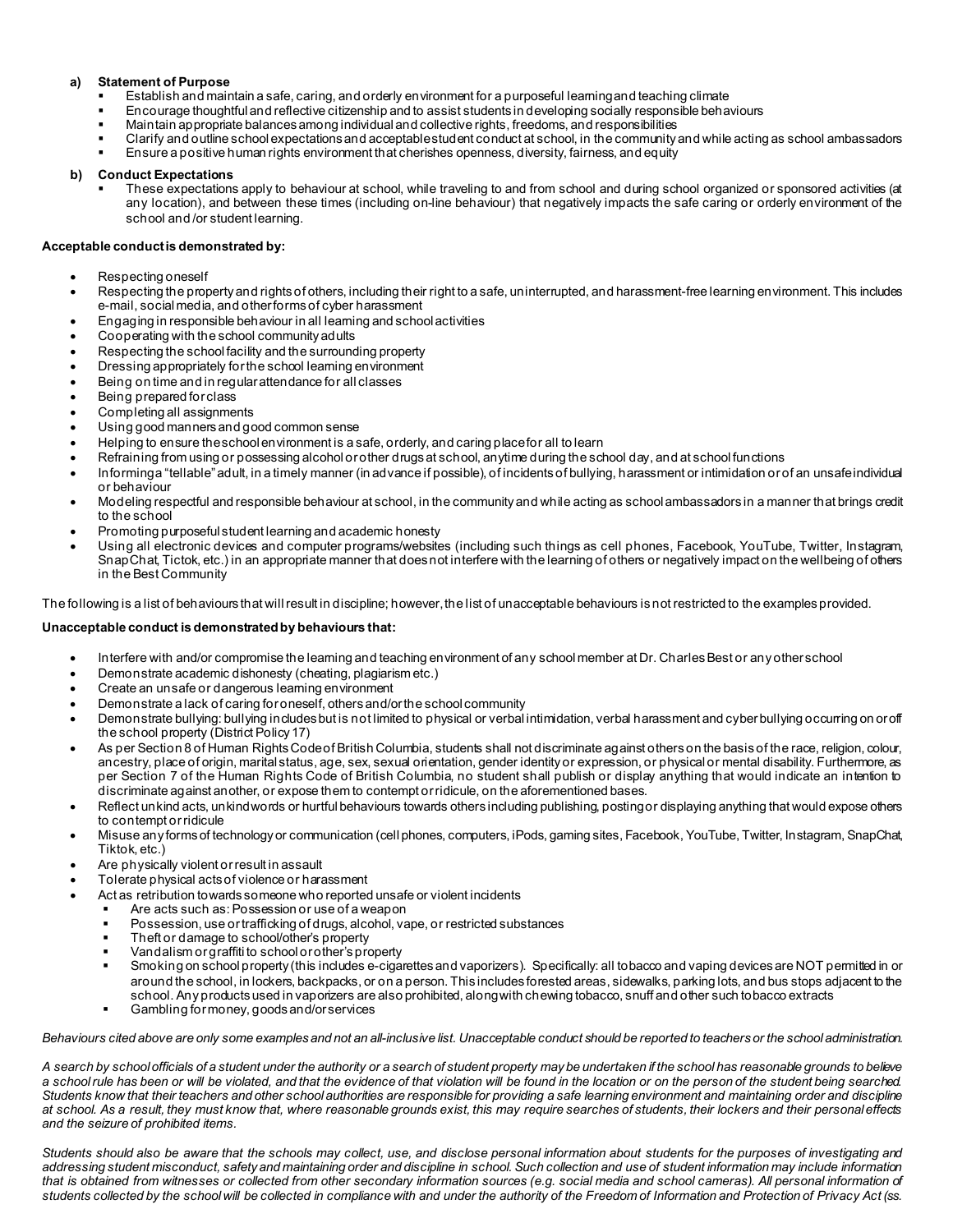*26(a), (b), and (c)) and the School Act. Questions about the collection, use or disclosure of student personal information should be directed to the Associate Director of Information and Learning Technologies Stephen Whiffin, a[t swhiffin@sd43.bc.ca.](mailto:swhiffin@sd43.bc.ca)*

## **c) Rising Expectations**

As students progress through grades 9-12, behavioural expectations will rise so that:

- student levels of maturity, personal responsibility and self-discipline will improve
- consequences for unacceptable conduct in senior grades will likely result in more severe consequences and could include the loss of Grad activities

#### **d) Consequences**

Initially, consequences will be determined by school staff. Progressive consequences will be implemented based on the severity and/or the frequency of the behaviour and will be implemented to alter the inappropriate and/or unsafe behaviour. Consequences and the support will be preventative and restorative wherever possible, rather than punitive. Some of these methods could include one or more of the consequences below:

- Students participating in meaningful and timely consequences for the unacceptable behaviour
- Students participating in restorative justice mediation with those who have been harmed
- School or community counselling
- Interview with teacher and/or administration
- Parent meeting with student and school staff
- Conflict resolution strategies
- Small group mediations
- Informal suspension or "timeouts" at school or home
- Recovery Costs
- Community service
- Partial day school programs
- Behaviour plans that might be implemented by school or district personnel
- Formal suspension: District Code of Conduct: Suspension Process Level I, II or III (for serious or dangerous behaviours). These suspensions include both in-school and out-of-school suspensions
- Referral to police
- Removal from school
- Involvement of outside authorities (police, bylaw officers)

The school and school board will take reasonable steps to prevent retaliation by a person against a student who has made a complaint of a breach of a code of conduct.

The goal of any intervention is to have a student re-establish positive behaviour, and to engage in purposeful learning. It is therefore important to note that the board will take all reasonable steps to prevent retaliation by a person against a student who has made a complaint of a breach of a code of conduct.

Special considerations may apply to the imposition of consequences on a student with special needs if the student is unable to comply with this Code of Conduct, due to a disability of an intellectual, physical, sensory, emotional, or behavioural nature.

#### **e) Notification:**

The school will take measures to ensure parents are notified in a timely manner. School staff may, depending on the severity and frequency of unacceptable conduct:

- Have students inform parents directly about instances of unacceptable conduct
- Contact and inform parents directly about a student's unacceptable conduct
- Inform the parents of students who have been the victims of unacceptable conduct

# **A. DR. CHARLES BEST STUDENT CODE OF CONDUCT**

# **I. INTRODUCTION**

Dr. Charles Best Secondary School promotes the values expressed in the BC Human Rights Code respecting the rights of all individuals in accordance with the law – prohibiting discrimination based on race, colour, ancestry, place of origin, religion, marital status, physical or mental disability, sex or sexual orientation – in respect of discriminatory publication and discrimination in accommodation, service and facility in the school environment.

The Code of Conduct for Dr. Charles Best Secondary School outlines school expectations and acceptable student behaviour as directed by the *School Act*  85(2) (c). The Code of Conduct is communicated to students, parents, staff, as well as to visitors and other district staff. The Code of Conduct is taught, reinforced, and monitored each semester. Each year the Code of Conduct is reviewed to reflect the needs of the school community and to align with the district and provincial school safety initiatives, by a committee of parents, students, teachers, and administrators.

# **II. CODE OF CONDUCT: KEY ELEMENTS**

# **6) Process**

School staff, students, and parents, through focus groups, and PAC, have reviewed the current code of conduct to meet the Ministry requirements of page 15 of A Guide for Safe, Caring and Orderly Schools. Thisdocument is reviewed annually.

# **Communication**

The code of conduct is communicated in the following ways:

- At the beginning of each year instructions are sent to parents in a newsletter on how to access a copy of the School Code of Conduct.
- Students and parents are asked to review and submit an E-form electronically indicating that they have read the Code of Conduct.
- Student agendas and the school app, *MySchoolDay*. Students, staff, and parents can access pertinent information regarding the procedures followed in the school as well as the expectations for student conduct. Included in the agenda and on the app are the School and District Codes of Conduct.
- Staff reviews the Code of Conduct with students in their opening advisory.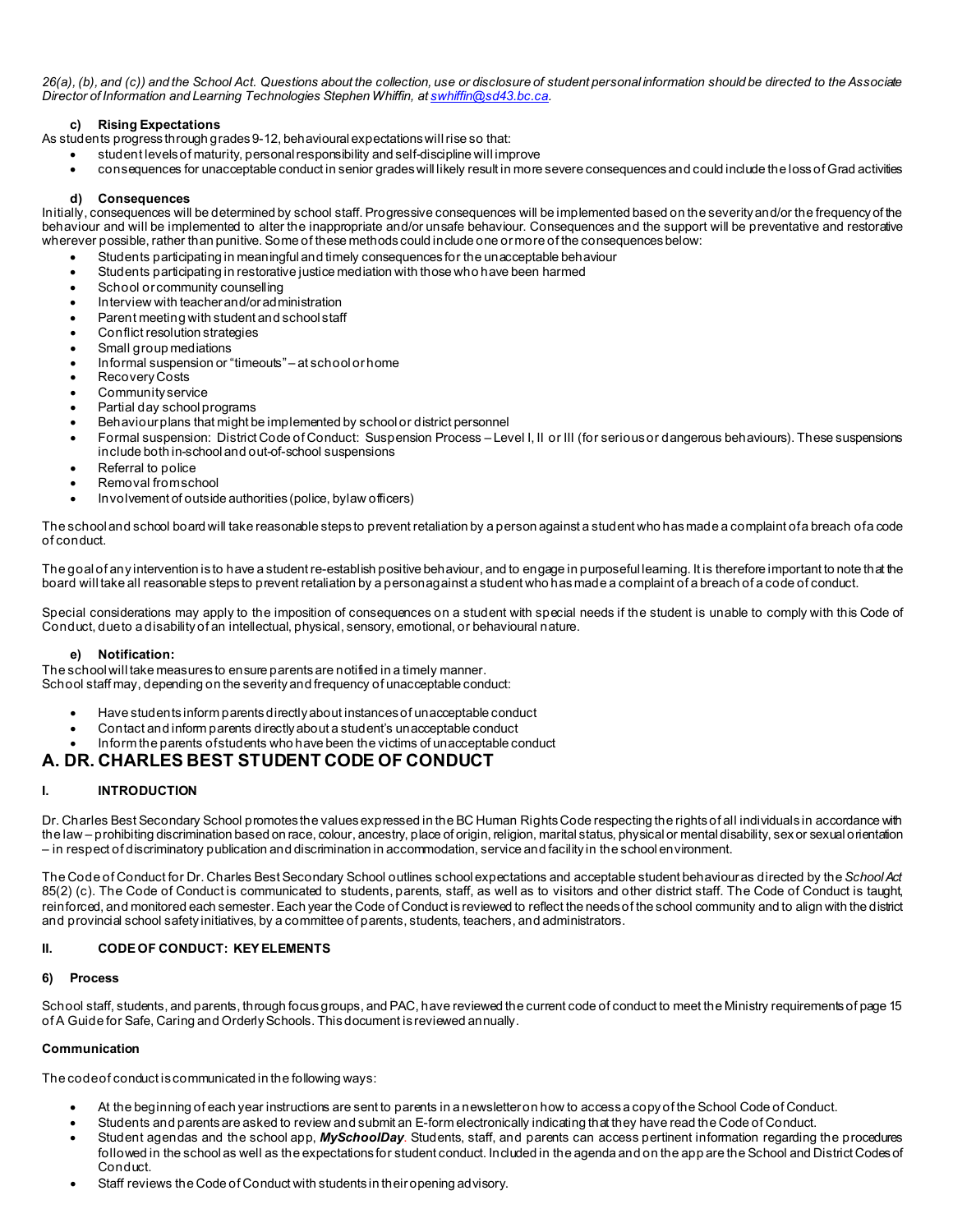- Parents and students are advised of the school Code of Conduct through the school agenda, school newsletters, classroom visits by our student Buddy leaders, at assemblies, and at PAC meetings.
- As new staff and students enter the school throughout the year, the Code of Conduct is reviewed with them by our administrative or counselling team and/or by our student Buddy Leaders**.**
- Teachers on Call and support staff are provided with the Code of Conduct as needed.

# **7) Implementation**

- Each year, the Code of Conduct is reviewed with students in grade wide assemblies and in advisory with advisory teachers.
- Counsellors and administrators reinforce the Code of Conduct throughout the year when working individually or with classes.
- Throughout the year, students are reminded of their rights and responsibilities and are taught skills to help them find peaceful solutions and conflict resolution skills.
- As much as possible a restorative approach is taken where the focus is on repairing relationships and strengthening individuals.
- Staff members model the expectations of the Code of Conduct and guide students in decision making and problem solving often integrating the code of conduct into lessons and skill building.
- The tenets of the Code of Conduct are evident in sports activities, both at home and away, where a commitment to sportsmanship and fair play prevail.
- Students are encouraged to resolve conflicts through peaceful means such as mediation and to follow due process when resolving problems/challenges.
- Staff will bring issues relating to the School Code of Conduct to monthly department head meetings where they can be discussed, and a plan/course of action may be implemented.
- The Code of Conduct is reviewed each year with input from students, Parent Advisory Council and School Planning Council.

Our school Code of Conduct has been and continues to be embedded in the daily teachings of our staff members. On a daily basis, all staff members contribute to helping students find ways to solve their problems and we continue to experience a high degree of success in this area. This is apparent from Student Focus Group feedback. The established culture of support and respect at our school allows different student groups within our school, such as our Buddy Leaders and our Student Council, to propose and implement strategies to address conduct concerns. Our student involvement is an integral part of our school culture and of the implementation of our School Code of Conduct.

## **8) Monitoring and Review**

The conduct of students is reviewed at weekly Team Leadership meetings. These meetings include our Department Head meetings, our School Based Team meetings, our counsellor and administration meetings, and our regular administration meetings. In addition, less formal meetings occur on an on-going basis between our counsellors and administrators with the various departments with which they are assigned to liaise. These departments include all the different groups (secretaries, custodians, EA's, youth workers, etc.) who are employed by the district and who work within our school.

The conduct of students and our School Code of Conduct are also reviewed by our parent and student communities. Annually, our staff and Parent Advisory Council review the conduct and the effectiveness of the code on at least one occasion. In addition to this, our parents and students take part in a satisfaction survey each year which highlight areas of concern which need to be addressed. These formal opportunities to monitor and review the conduct of our students and the code itself are augmented by less formal and often impromptu meetings with students, student focus groups, and individual parents, which indicate there is an area of concern in need of address. The intent is a pro-active problem-solving approach.

#### **9) Alignment**

Codes of conduct are compatible between schools in our community. The School Code of Conduct is aligned with district policies, administrative procedures, and the BC Human Rights Code.

#### **10) Standards**

#### **a) Statement of Purpose**

- Establish and maintain a safe, caring, and orderly environment for a purposeful learning and teaching climate
- Encourage thoughtful and reflective citizenship and to assist students in developing socially responsible behaviours
- Maintain appropriate balances among individual and collective rights, freedoms, and responsibilities
- Clarify and outline school expectations and acceptable student conduct at school, in the community and while acting as school ambassadors
- Ensure a positive human rights environment that cherishes openness, diversity, fairness, and equity

## **b) Conduct Expectations**

 These expectations apply to behaviour at school, while traveling to and from school and during school organized or sponsored activities (at any location), and between these times (including on-line behaviour) that negatively impacts the safe caring or orderly environment of the school and /or student learning.

#### **Acceptable conduct is demonstrated by:**

- Respecting oneself
- Respecting the property and rights of others, including their right to a safe, uninterrupted, and harassment-free learning environment. This includes e-mail, social media, and other forms of cyber harassment
- Engaging in responsible behaviour in all learning and school activities
- Cooperating with the school community adults
- Respecting the school facility and the surrounding property
- Dressing appropriately for the school learning environment
- Being on time and in regular attendance for all classes
- Being prepared for class
- Completing all assignments
- Using good manners and good common sense
- Helping to ensure the school environment is a safe, orderly, and caring place for all to learn
- Refraining from using or possessing alcohol or other drugs at school, anytime during the school day, and at school functions
- Informing a "tellable"adult, in a timely manner (in advance if possible), of incidents of bullying, harassment or intimidation orof an unsafe individual or behaviour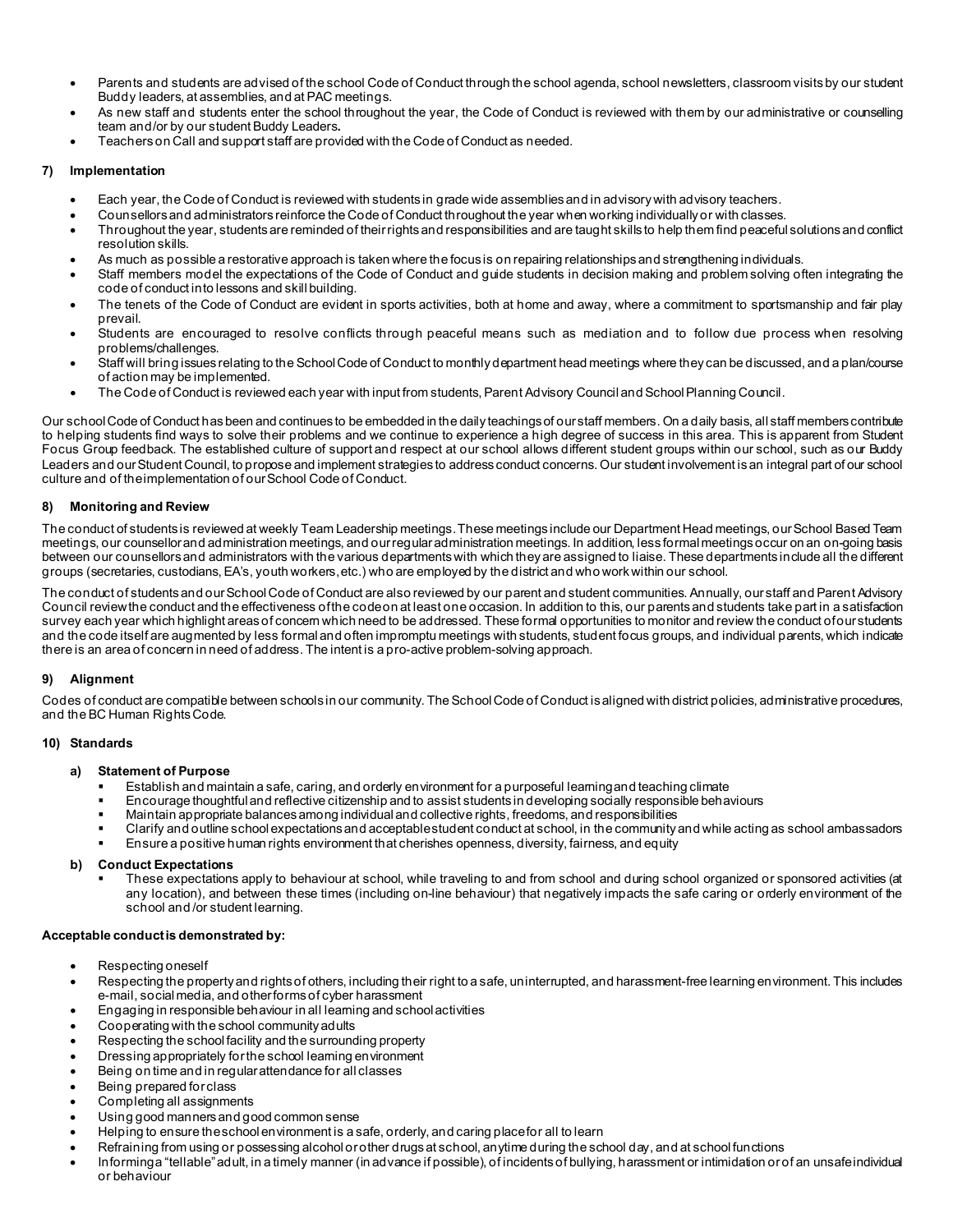- Modeling respectful and responsible behaviour at school, in the community and while acting as school ambassadors in a manner that brings credit to the school
- Promoting purposeful student learning and academic honesty
- Using all electronic devices and computer programs/websites (including such things as cell phones, Facebook, YouTube, Twitter, Instagram, SnapChat, Tictok, etc.) in an appropriate manner that does not interfere with the learning of others or negatively impact on the wellbeing of others in the Best Community

The following is a list of behaviours that will result in discipline; however, the list of unacceptable behaviours is not restricted to the examples provided.

# **Unacceptable conduct is demonstrated by behaviours that:**

- Interfere with and/or compromise the learning and teaching environment of any school member at Dr. Charles Best or any other school
- Demonstrate academic dishonesty (cheating, plagiarism etc.)
- Create an unsafe or dangerous learning environment
- Demonstrate a lack of caring for oneself, others and/or the school community
- Demonstrate bullying: bullying includes but is not limited to physical or verbal intimidation, verbal harassment and cyber bullying occurring on or off the school property (District Policy 17)
- As per Section 8 of Human Rights Code of British Columbia, students shall not discriminate against others on the basis of the race, religion, colour, ancestry, place of origin, marital status, age, sex, sexual orientation, gender identity or expression, or physical or mental disability. Furthermore, as per Section 7 of the Human Rights Code of British Columbia, no student shall publish or display anything that would indicate an intention to discriminate against another, or expose them to contempt or ridicule, on the aforementioned bases.
- Reflect unkind acts, unkind words or hurtful behaviours towards others including publishing, posting or displaying anything that would expose others to contempt or ridicule
- Misuse any forms of technology or communication (cell phones, computers, iPods, gaming sites, Facebook, YouTube, Twitter, Instagram, SnapChat, Tiktok, etc.)
- Are physically violent or result in assault
- Tolerate physical acts of violence or harassment
	- Act as retribution towards someone who reported unsafe or violent incidents
		- Are acts such as: Possession or use of a weapon
		- Possession, use or trafficking of drugs, alcohol, vape, or restricted substances
		- Theft or damage to school/other's property
		- Vandalism or graffiti to school or other's property
		- Smoking on school property (this includes e-cigarettes and vaporizers). Specifically: all tobacco and vaping devices are NOT permitted in or around the school, in lockers, backpacks, or on a person. This includes forested areas, sidewalks, parking lots, and bus stops adjacent to the school. Any products used in vaporizers are also prohibited, along with chewing tobacco, snuff and other such tobacco extracts
		- Gambling for money, goods and/or services

*Behaviours cited above are only some examples and not an all-inclusive list. Unacceptable conduct should be reported to teachers or the school administration.*

*A search by school officials of a student under the authority or a search of student property may be undertaken if the school has reasonable grounds to believe a school rule has been or will be violated, and that the evidence of that violation will be found in the location or on the person of the student being searched. Students know that their teachers and other school authorities are responsible for providing a safe learning environment and maintaining order and discipline at school. As a result, they must know that, where reasonable grounds exist, this may require searches of students, their lockers and their personal effects and the seizure of prohibited items.* 

*Students should also be aware that the schools may collect, use, and disclose personal information about students for the purposes of investigating and addressing student misconduct, safety and maintaining order and discipline in school. Such collection and use of student information may include information that is obtained from witnesses or collected from other secondary information sources (e.g. social media and school cameras). All personal information of students collected by the school will be collected in compliance with and under the authority of the Freedom of Information and Protection of Privacy Act (ss. 26(a), (b), and (c)) and the School Act. Questions about the collection, use or disclosure of student personal information should be directed to the Associate Director of Information and Learning Technologies Stephen Whiffin, a[t swhiffin@sd43.bc.ca.](mailto:swhiffin@sd43.bc.ca)*

# **c) Rising Expectations**

As students progress through grades 9-12, behavioural expectations will rise so that:

- student levels of maturity, personal responsibility and self-discipline will improve
- consequences for unacceptable conduct in senior grades will likely result in more severe consequences and could include the loss of Grad activities

#### **d) Consequences**

Initially, consequences will be determined by school staff. Progressive consequences will be implemented based on the severity and/or the frequency of the behaviour and will be implemented to alter the inappropriate and/or unsafe behaviour. Consequences and the support will be preventative and restorative wherever possible, rather than punitive. Some of these methods could include one or more of the consequences below:

- Students participating in meaningful and timely consequences for the unacceptable behaviour
- Students participating in restorative justice mediation with those who have been harmed
- School or community counselling
- Interview with teacher and/or administration
- Parent meeting with student and school staff
- Conflict resolution strategies
- Small group mediations
- Informal suspension or "timeouts" at school or home
- Recovery Costs
- Community service
- Partial day school programs
- Behaviour plans that might be implemented by school or district personnel
- Formal suspension: District Code of Conduct: Suspension Process Level I, II or III (for serious or dangerous behaviours). These suspensions include both in-school and out-of-school suspensions
- Referral to police
- Removal from school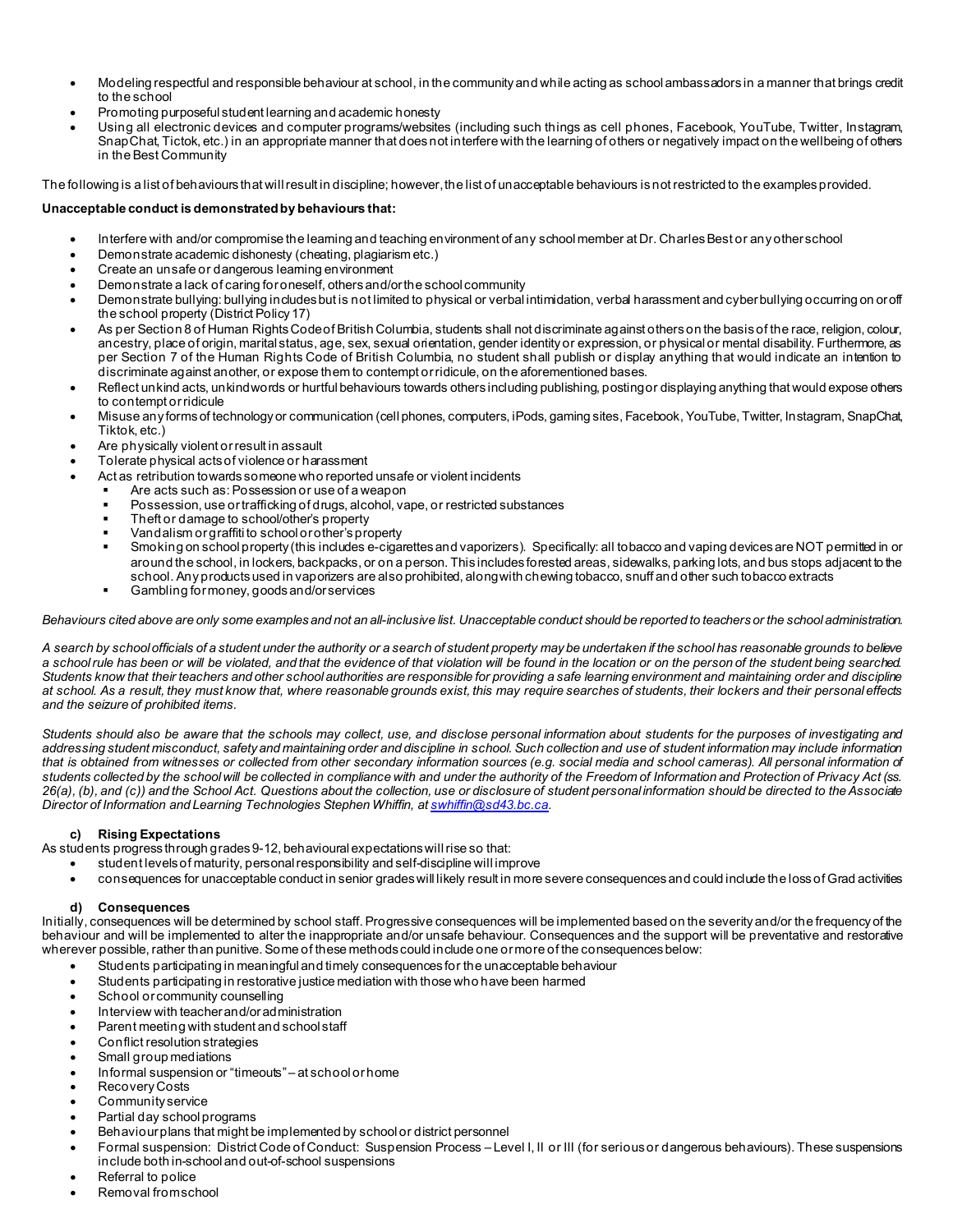• Involvement of outside authorities (police, bylaw officers)

The school and school board will take reasonable steps to prevent retaliation by a person against a student who has made a complaint of a breach of a code of conduct.

The goal of any intervention is to have a student re-establish positive behaviour, and to engage in purposeful learning. It is therefore important to note that the board will take all reasonable steps to prevent retaliation by a person against a student who has made a complaint of a breach of a code of conduct.

Special considerations may apply to the imposition of consequences on a student with special needs if the student is unable to comply with this Code of Conduct, due to a disability of an intellectual, physical, sensory, emotional, or behavioural nature.

#### **e) Notification:**

The school will take measures to ensure parents are notified in a timely manner. School staff may, depending on the severity and frequency of unacceptable conduct:

- Have students inform parents directly about instances of unacceptable conduct
- Contact and inform parents directly about a student's unacceptable conduct
- Inform the parents of students who have been the victims of unacceptable conduct
- Inform school district officials as required by district policies
- Inform the police or other agencies as required by law
- Inform staff and the school community as deemed appropriate by the school and/or district

The Dr. Charles Best Secondary School Code of Conduct has used the structural set up, designated passages and terminology from the BC Ministry of Education Standards Department Safe, *Caring and Orderly Schools Document: The Guide* Publisher: National Library of Canada Cataloguing in Publication Data Victoria, British Columbia: ISBN 0-7726-5120-5

The Safe and Caring School Document can be found at [www.bced.gov.bc.ca](http://www.bced.gov.bc.ca/) This can be found as a part of our Action Plan for Learning document on our School SharePoint site at www.sd43.bc.ca/charlesbest

Dr. Charles Best Secondary School's Code of Conduct for students and visitors outlines school expectations and acceptable student behaviour as directed by the School Act 85(2)(c).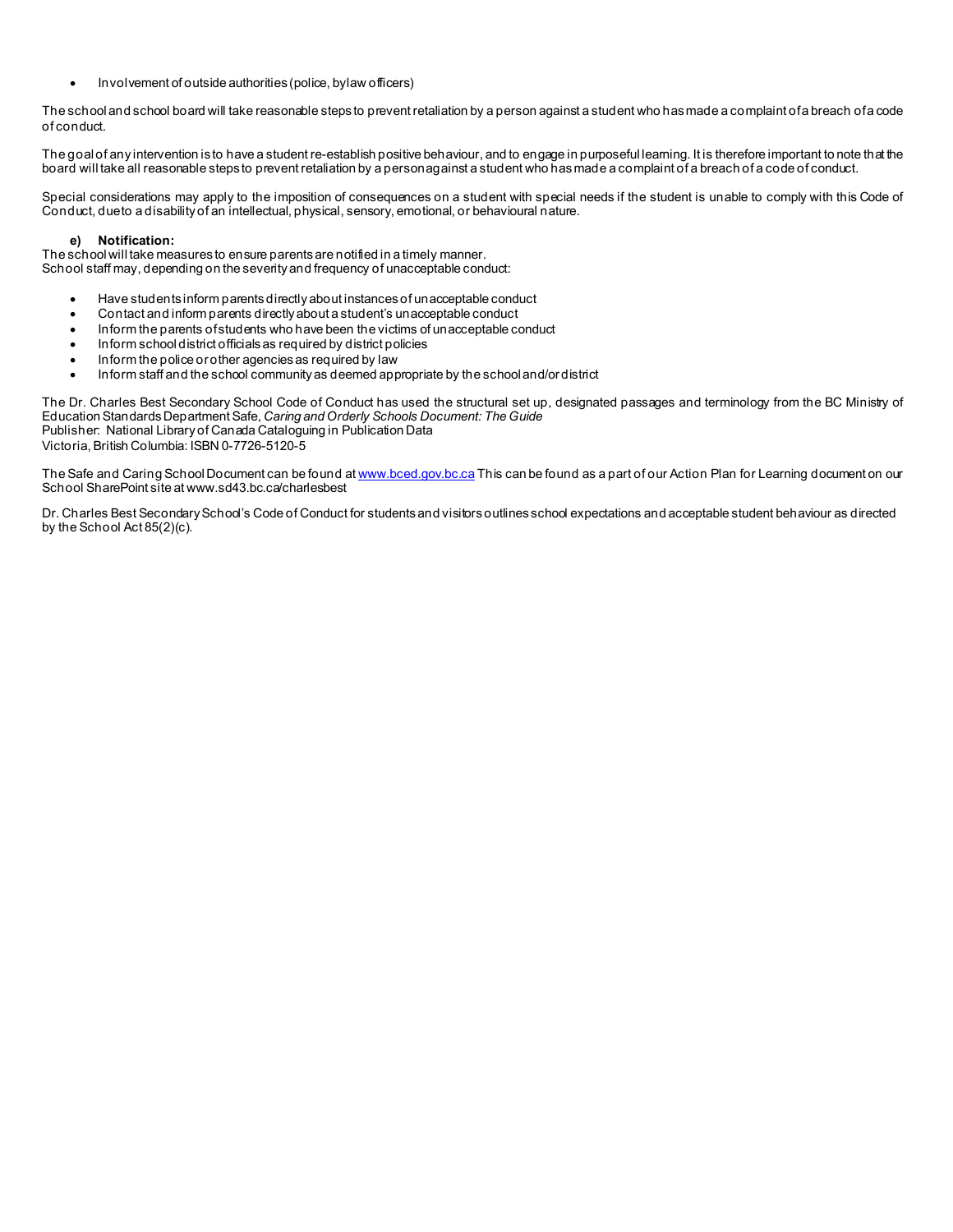# **B. DISTRICT CODE OF CONDUCT FOR STUDENTS**



# **1. District Code of Conduct – Policy 17**

The Board believes it has a responsibility to establish expectations of students as part of its governance role for the District. The Board further believes that the responsibility for student discipline in school is shared among students, staff and parents. Students have a responsibility to respect the rights and dignity of others and to become actively and productively involved in their own academic learning and social growth. Educators are responsible for establishing a positive school climate in which structure, support and encouragement assist the students in developing a sense of self-discipline and responsibility. Parents are responsible for establishing a positive learning atmosphere in the home, knowing school policies and procedures, supporting the school in the enactment of these policies and procedures, and encouraging their children to understand and respect these policies and procedures. To support these aims, the Board has established a District Code of Conduct for Students, which shall be followed in all schools.

Specifically: The Board believes that appropriate student conduct, based on respect for oneself, respect for others, and respect for property is essential to the development of responsible citizens. To this end students are expected to:

- be aware of and obey all school rules
- attend classes punctually and regularly
- work cooperatively and diligently at their studies and with home assignments
- respect the rights of all persons within the school including peers, staff and parents
- respect the legitimate authority of the school staff
- respect the school's physical school facilities
- respect the ethnic diversity of our school community
- behave in a safe and responsible manner at all times
- not threaten, harass, bully, intimidate or assault, in any way, any person within the school community
- not be in possession or under the influence of drugs and/oralcohol

#### **2. Violence, Intimidation and Possession of Weapons - Policy 18**

The Board believes that schools are purposeful places where students and staff must be able to work, learn and play without the threat of physical or psychological harm. Schools are characterized by sensitivity and respect for all individuals, an environment of non-violence, clear student behavioral expectations and disciplinary practices that are enforced consistently and fairly. The Board acknowledges its role in providing secure learning environments which are safe from threats, violence orintimidation.

Student Threat Assessment Protocol: A student threat assessment will be initiated by the school's multi-disciplinary Violent Threat Risk Assessment (VTRA) team when behaviour includes, but is not limited to serious violence, or violence with intent to harm or kill, verbal/written threats to harm/kill others, internet/social media threats to harm/kill others, possession of weapons (including replicas), bomb threats and fire-setting.

#### **3. Closure of Schools for Extreme Weather Conditions – AP132**

In the case of extreme weather conditions, the Superintendent or designate has authority, on behalf of the Board, to temporarily close a school.

Procedures: As a general expectation, parents are to be advised that schools are open. If parents believe the local conditions are unsafe, they may keep their child at home or arrange his/her early dismissal. If schools are to be closed before classes begin, an announcement will be made by 6:30 a.m. on the school district website and school websites. Announcements may also be made on School District 43 (Coquitlam) (SD43) social media and local radio stations. For more information visi[t: www.sd43.bc.ca/NewsEvents/Pages/EmergencyInformation.aspx.](http://www.sd43.bc.ca/NewsEvents/Pages/EmergencyInformation.aspx)